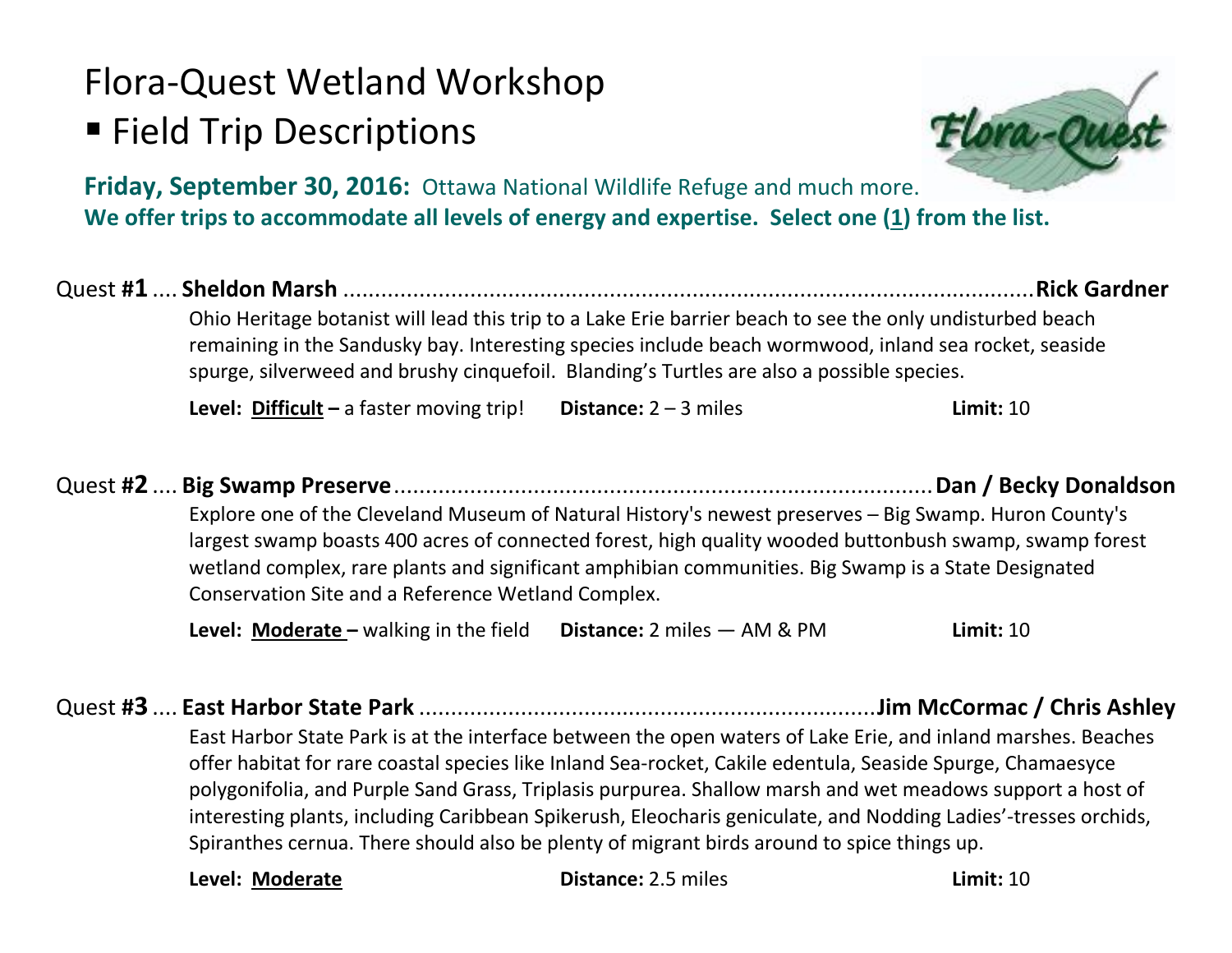Quest **#4** .... **Meadowbrook Marsh & Lakeside Daisy Preserve** .................................... **Jason Larson / Todd Crail** Get the full sense of the flora of the peninsula, as this trip has both wet and dry. Meadowbrook Marsh is a very important inland estuary with aquatic emergent vegetation and fall color, including a large population of American Lotus. It also features a prairie and woodland with interesting limestone-loving flora, including Great Blue Lobelia, Fragrant Sumac and Wafer-ash. The Lakeside Daisy preserve is a unique Alvar habitat which features several of Ohio's botanical rarities and many remnant prairie species of the historic Marblehead Prairie, including Great Plains Ladies'-tresses, Nodding Wild Onion, Stiff Goldenrod and Spiked Blazing Star.

**Level: Easy/Moderate:** Difficult Trail **Distance:** 2.5 miles — AM & PM **Limit:** 10

Quest **#5** .... **Ottawa National Wildlife Refuge: Further Afield with Insects**............. **Larry Rosche / Judy Semroc** Our expert guides will be Judy Semroc and Larry Rosche the primary authors of the Dragonflies and Damselflies of North East Ohio. Not only are they experts on all thing odonate, they know the butterflies and plants as well. Ottawa has hosted the Ohio butterfly rarities, Dogface and Purplish Copper. We'll see what we can find!

**Level: Moderate:** lots of walking **Distance:** 3 miles **Limit: 10** 

Quest **#6** .... **Ottawa National Wildlife Refuge: Botany Latin**............**Jim Bissell / Fish & Wildlife Staff Justin Wolpert** Jim Bissell will be our in-house expert on wetland botany and wet prairie ecology in the Lake Erie Region. If you have not visited Ohio's only National Wildlife Refuge, this is a must see trip. You will get the full tour by bus or tram, as well as some time to explore the grounds and Visitor Center. Our system of Wildlife Refuges plays a critical role in protecting and conserving wildlife, both game and non-game species alike.

**Level: Moderate:** serious botany **Distance:** 1 mile —PM **Limit:** 10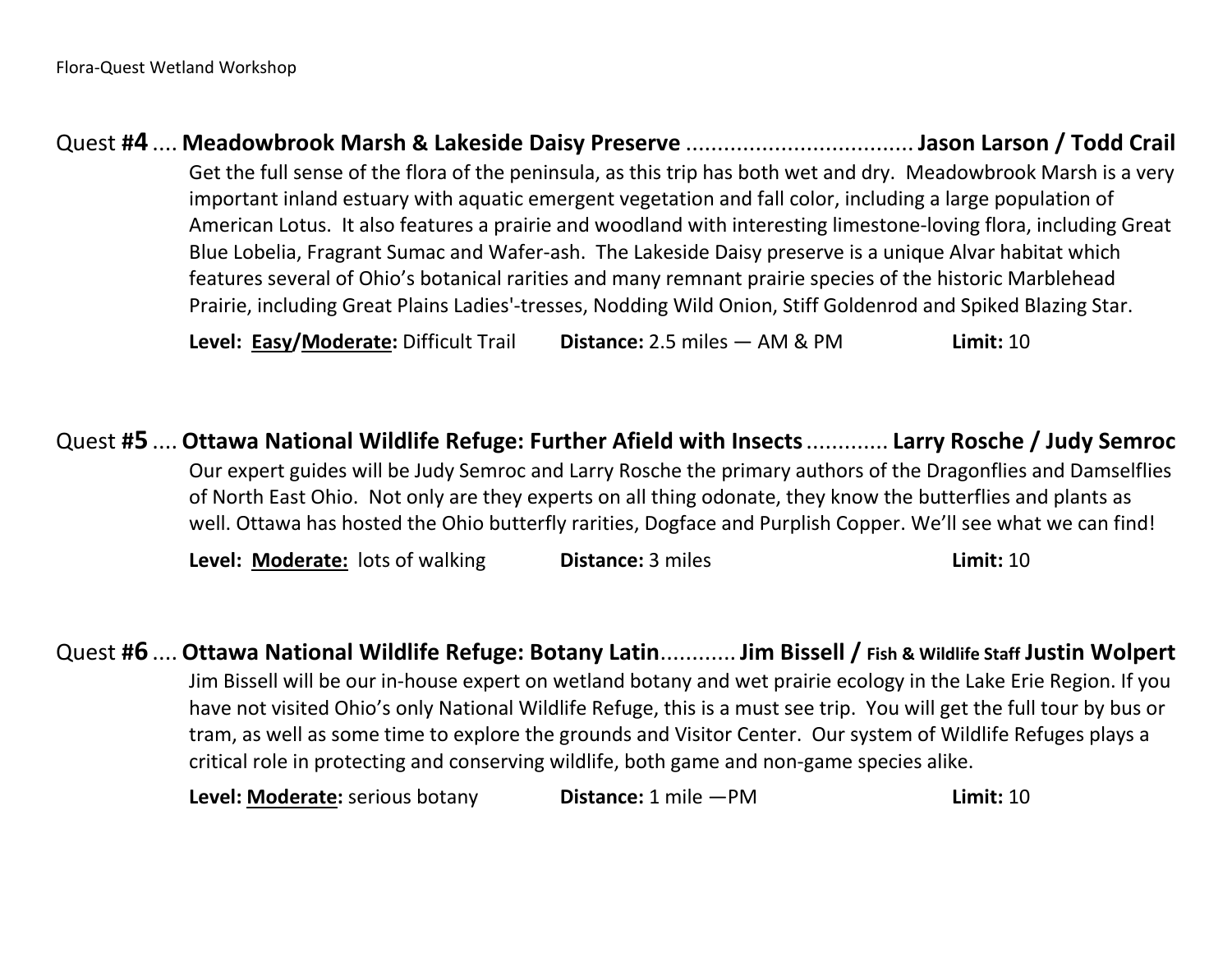#### Quest **#7** .... **Ottawa National Wildlife Refuge: Botany Lite ...........Mark Dilley / Fish & Wildlife Staff Justin Wolpert**

Mark Dilley will be our in-house expert on wetland botany and wet prairie ecology in the Lake Erie Region. If you have not visited Ohio's only National Wildlife Refuge, this is a must see trip. You will get the full tour by bus or tram, as well as some time to explore the grounds and Visitor Center. Our system of Wildlife Refuges plays a critical role in protecting and conserving wildlife, both game and non-game species alike. Home to Bald Eagles and rare orchids, Ottawa NWR provides federal protection to the largest wetlands remaining in Ohio.

**Level: Easy Distance:** Walk as little or much as your like. **Limit:** 10

### Quest **#8** .... **Castalia Resthaven Preserve** ..............................................................**Guy Denny / Jennifer Windus**

Castalia Prairie at Resthaven Wildlife Area is one of the finest and largest remaining tallgrass prairie and fen complexes in Ohio. Guy Denny and Jennifer Windus are very familiar with this wildlife area and will visit several locations, besides the well-known Castalia Prairie to see both prairie and fen plant species. The wildlife area supports a large number of rare prairie and fen species, including the

state endangered small white lady's-slipper. This trip will entail some walking, but it will be worth it to see the Fringed Gentian and other fall-blooming species in bloom.

**Level: Moderate Distance:** Short Walks and time in the field **Limit:** 10

## Quest **#9** .... **Birding & Botany** ......................................................................................**Jim Berry / Tanner Morris**

Jim Berry will bring his knowledge from being past State Park naturalist and his avian career at the Roger Tory Peterson Institute of Natural History in New York. Jim is well acquainted with the botany and the birds of this region. Our charming tour guide will pick the best locations throughout the Lake Erie region. Tanner Morris will round out the trip with his keen botanical knowledge. Bring binoculars along for the full experience.

**Level: Moderate Distance:** Short Walks **Limit:** 10



*Evening Field Trips on next page*